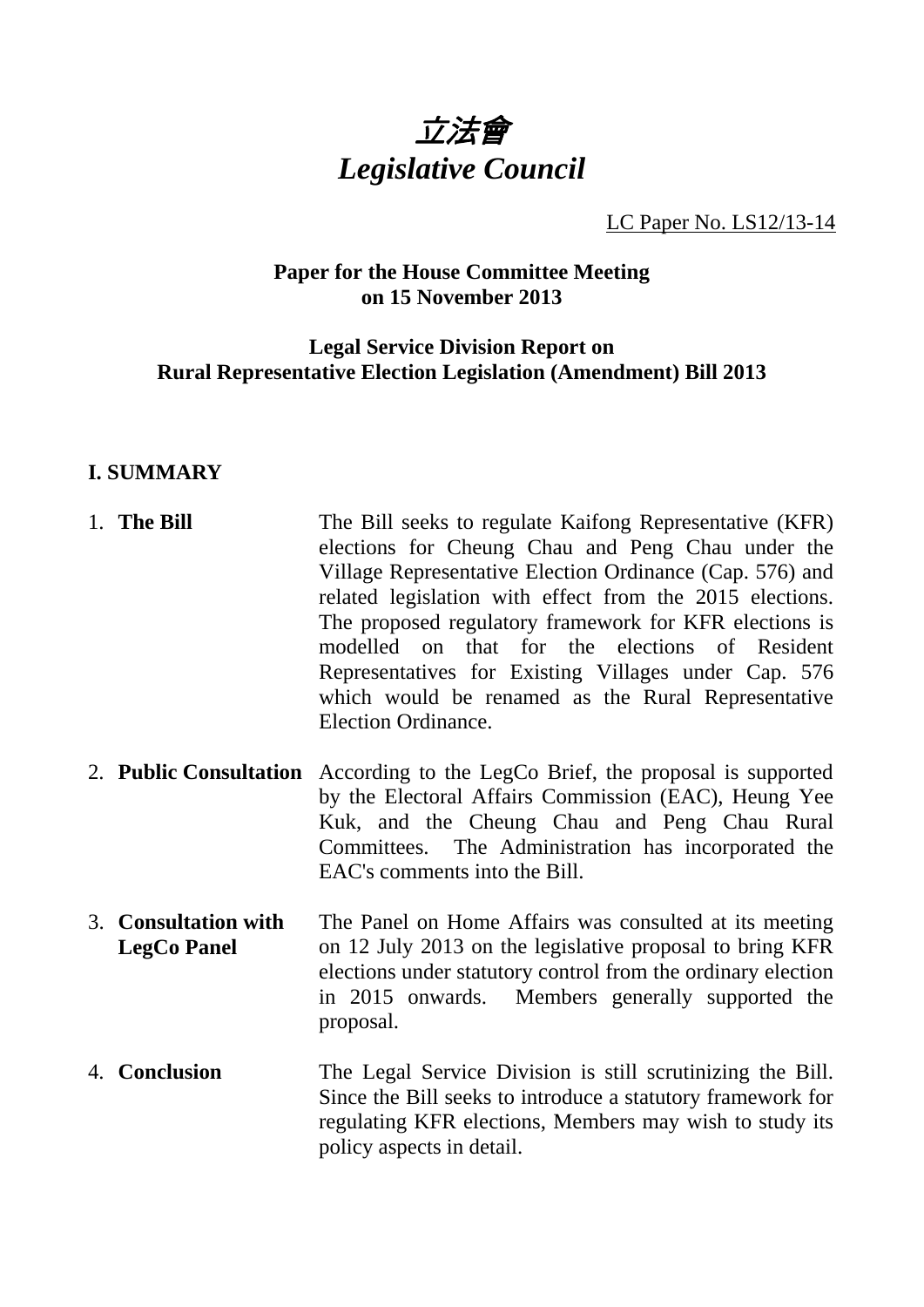## **II. REPORT**

 The date of First Reading of the Bill is 13 November 2013. Members may refer to the LegCo Brief (File Ref.: HAD HQ CR/11/15/8(C)) issued by the Home Affairs Department on 6 November 2013 for further details.

#### **Object of the Bill**

2. The Bill seeks to broaden the scope of the Village Representative Election Ordinance (Cap. 576), the Electoral Affairs Commission Ordinance (Cap. 541), the Elections (Corrupt and Illegal Conduct) Ordinance (Cap. 554) and their respective subsidiary legislation so that they would also regulate the elections of Kaifong Representatives (KFRs) for Cheung Chau and Peng Chau to be held in or after 2015.

## **Background**

3. Cap. 576 was enacted in 2003 to provide for the elections of Resident Representatives (RRs) for Existing Villages and Indigenous Inhabitant Representatives (IIRs) for Indigenous Villages or Composite Indigenous Villages. RRs and IIRs are members of their respective Rural Committees. Under section 5(3) of Cap. 576, a RR's function is to reflect views on the affairs of the Existing Village on behalf of its residents but not to deal with any affair relating to the lawful traditional rights and interests of indigenous inhabitants.

4. On Cheung Chau and Peng Chau, KFRs serve functions similar to those of RRs for Existing Villages, i.e. to reflect the views of Cheung Chau and Peng Chau residents on local affairs. Currently, KFR elections are conducted administratively with logistical support from the Islands District Office (IDO) but are not supervised by the Electoral Affairs Commission (EAC). According to the Administration, there are approximately 8,600 and 3,100 KFR electors on Cheung Chau and Peng Chau at present, returning 39 and 17 KFRs respectively<sup>1</sup>.

5. According to paragraph 5 of the LegCo Brief, since KFR election is not statute-based, the IDO faces a number of operational difficulties. For example, all election complaints and petitions are handled by the Islands District Officer whose decision is not subject to review by an independent authority. The IDO also cannot arrange for persons in custody to register as electors or for registered electors in custody to cast their votes in the election. Nor does the IDO have any statutory power to request other departments (e.g. the Housing Department) to furnish electors' information for the purpose of verifying their eligibility and registration particulars.

l  $<sup>1</sup>$  See footnote 2 of the LegCo Brief.</sup>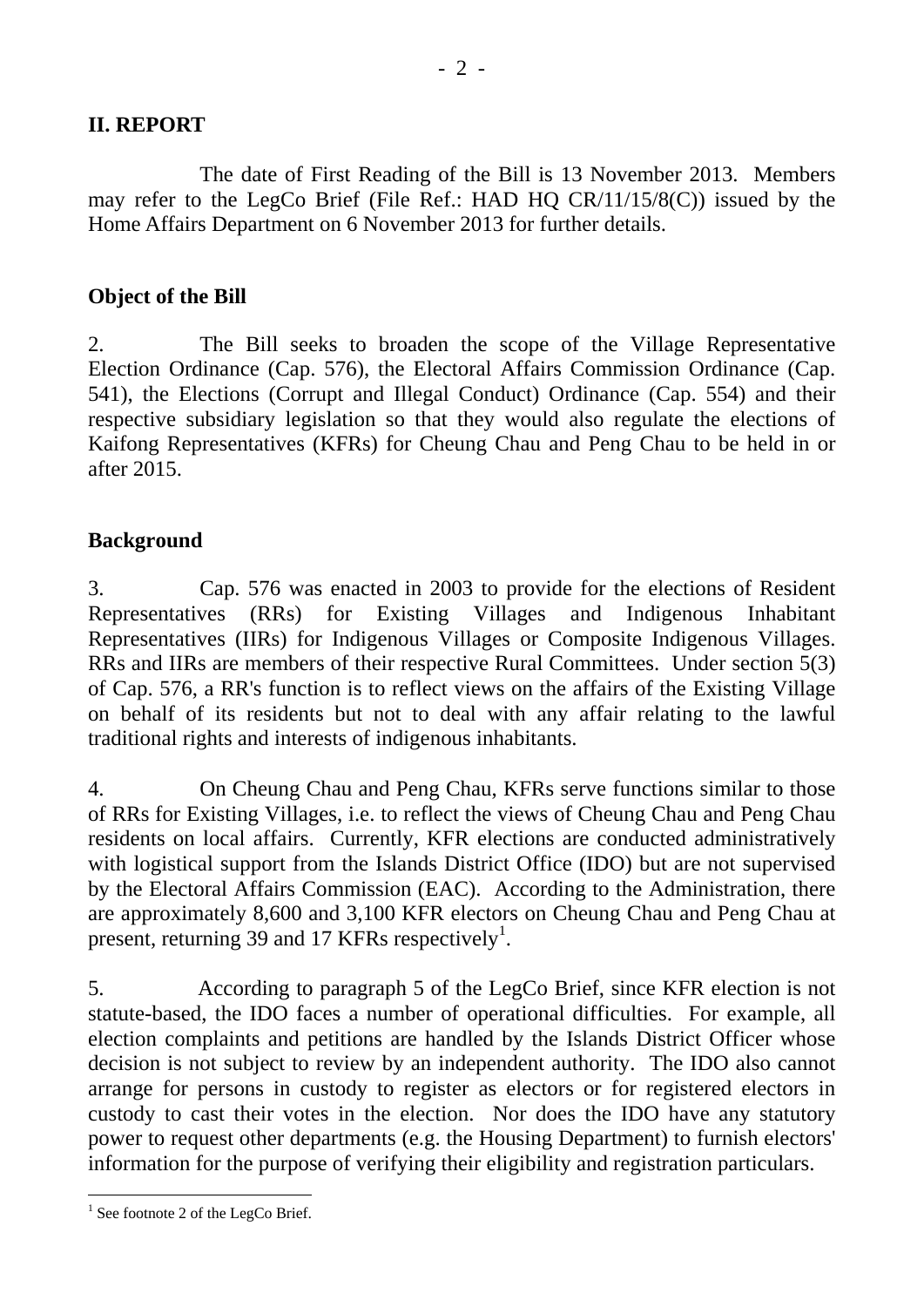## **Provisions of the Bill**

 $\overline{a}$ 

6. The Bill seeks to bring KFR elections under statutory control and the EAC's supervision. The proposed regulatory framework, which is modelled on that for RR elections for Existing Villages under Cap. 576, is outlined below.

#### Proposed amendments to Cap. 576

7. Clause 6 seeks to add a new section 6A to establish the office of KFR for a Market Town (i.e. Cheung Chau or Peng Chau) the area of which would be delineated by a map to be kept at the office of the Director of Home Affairs for public inspection during ordinary business hours. The function of a KFR would be to reflect views on the affairs of the Market Town on behalf of its residents but not to deal with any affair relating to the lawful traditional rights and interests of indigenous inhabitants. Under clause 12, a KFR for a Market Town would be a member of the relevant Rural Committee. Clause 16 proposes that there be 39 and 17 KFRs for Cheung Chau and Peng Chau respectively.

8. Clause 7 seeks to amend section 9 to disqualify a person elected as a KFR for a Market Town from holding office if, at any time after the election, he ceases to be a resident<sup>2</sup> of the Market Town. Similarly, clause 10 proposes amending section 23 to disqualify a person from being elected as a KFR for a Market Town if, at any time after the close of nominations, he ceases to be a resident of the Market Town.

9. Clauses 8 and 9 propose amending sections 15 and 22 to provide for the eligibility criteria for registration as an elector for a Market Town and for nomination as a candidate at a KFR election respectively. The proposed criteria<sup>3</sup> are similar to those applicable to a RR election for an Existing Village.

10. The Bill further seeks to add new definitions (e.g. Kaifong Representative, Market Town, Rural Area<sup>4</sup> and Rural Representative<sup>5</sup>), repeal spent provisions, provide for transitional arrangements for the 2015 KFR elections and make consequential amendments to Cap. 576 which would also be renamed as the Rural Representative Election Ordinance.

 $2$  Under clause 4 of the Bill, a "resident", in relation to a Market Town, is proposed to be defined as a person whose principal residential address (i.e. the address of the person's sole or main home) is in the Market Town.

 $3$  To be eligible for registration as an elector for a Market Town, a person must be a Hong Kong permanent resident aged 18 or above on or before 20 October next following the person's application for registration, and have been a resident of the Market Town for the 3 years immediately before the date of application for registration. To be eligible for nomination as a candidate, a person must be a registered and eligible elector for the Market Town aged 21 or above who has been a resident of the Market Town for the 6 years immediately preceding the nomination, and must<br>not be disqualified from voting or being nominated at the KFR election.

not be disqualified from voting or being nominated at the KFR election.<br><sup>4</sup> "Rural Area" would include an Existing Village, an Indigenous Village, a Composite Indigenous Village or a Market Town.

 $<sup>5</sup>$  "Rural Representative" is proposed to include a Village Representative (i.e. a RR or an IIR) and a KFR.</sup>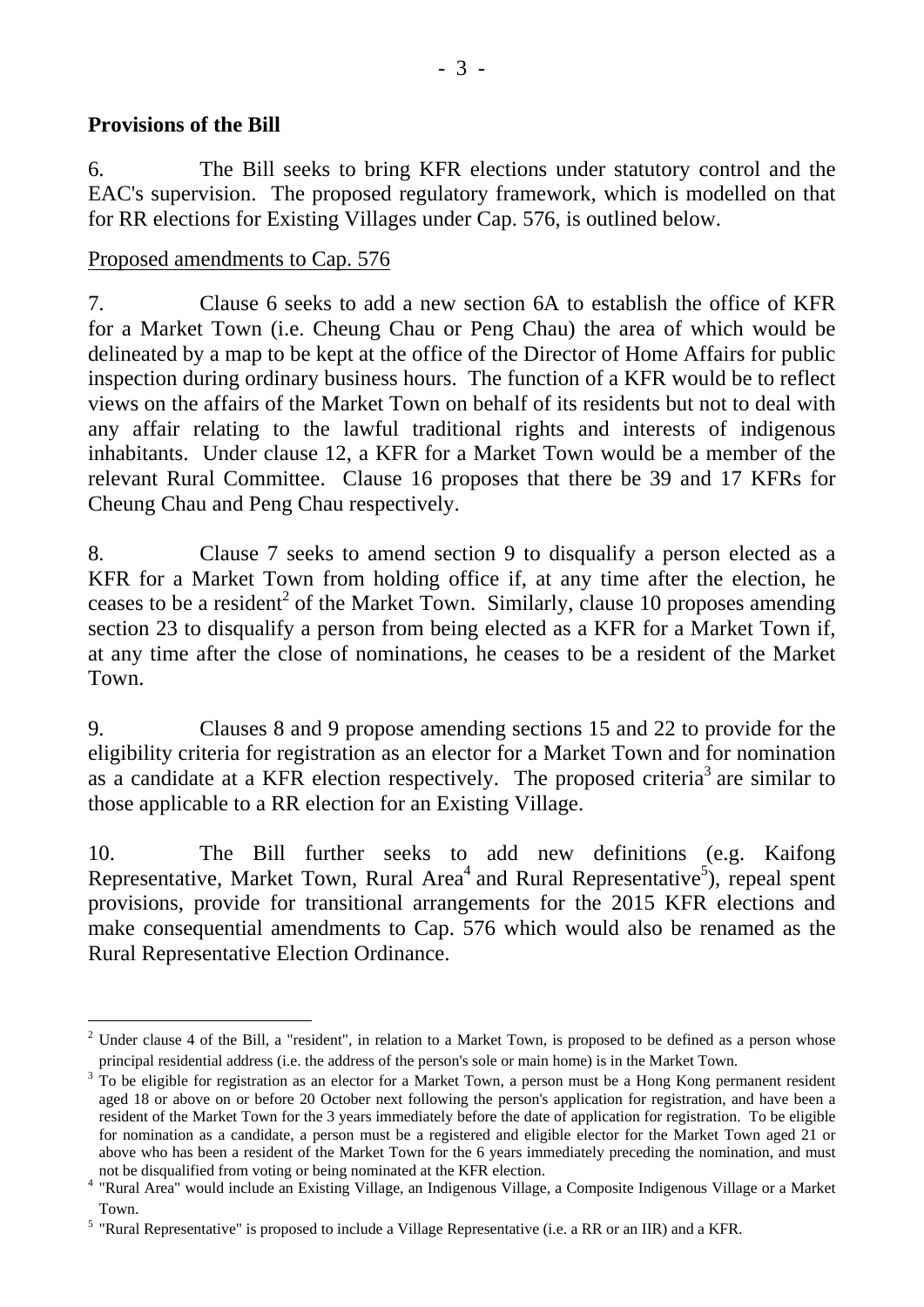#### Proposed amendments to other legislation

- 11. The Bill proposes various other amendments such as:
	- (a) extending sections 23 and 24 of the Electoral Affairs Commission (Registration of Electors) (Village Representative Election) Regulation (Cap. 541K) relating to making objections and claims for entries in and correction of the provisional register to the entries in a Market Towns provisional register and to the compilation of a final register for Market Towns (clauses 30 and 31);
	- (b) making transitional arrangements for the compilation of the first Market Towns provisional register for the 2015 KFR elections under Cap. 541K (clauses 35 and 36);
	- (c) introducing computer counting of votes under the proposed section  $61(1)(c)$  of the Electoral Procedure (Village Representative Election) Regulation (Cap. 541L) (clauses 37(3) and 52(4));
	- (d) making it an offence<sup>6</sup> for anyone to remove a ballot paper from a polling station in contravention of the proposed section 47(8) of Cap. 541L (clauses 48 and 56);
	- (e) setting out the forms of the ballot paper and the notice of result of election for a Market Town (clauses 58 and 59); and
	- (f) specifying \$38,000 as the maximum amount of election expenses that can be incurred by or on behalf of a candidate at an election for a Rural Area with over 5,000 electors under the proposed section 2(c) of the Maximum Amount of Election Expenses (Village Representative Election) Regulation (Cap. 554B) (clause 62(4)).

12. Consequential amendments would also be made to Cap. 541 and its subsidiary legislation, Cap. 554, subsidiary legislation under Cap. 576, the Heung Yee Kuk Ordinance (Cap. 1097) and various other pieces of legislation<sup>7</sup>. These amendments include the replacement of "Village Representative" (VR), "Village", "village ordinary election" and "village by-election" by "Rural Representative", "Rural Area", "rural ordinary election" and "rural by-election" respectively. These amendments would have the effect of, among others, applying the EAC's statutory functions under Cap. 541, the provisions of Cap. 554, and the election petition regime under the Village Representative (Election Petition) Rules (Cap. 576B) to the elections of KFRs for Market Towns.

<sup>&</sup>lt;sup>6</sup> Under the proposed section 89(2) of Cap. 541L, any person who commits such an offence would be liable on conviction to a fine at level 2 (i.e.  $$5,000$ ) and to imprisonment for 6 months.

 $^7$  E.g. the Rules of the High Court (Cap. 4A), the Sex Discrimination Ordinance (Cap. 480), the Hong Kong Court of Final Appeal Ordinance (Cap. 484) and the Electronic Transactions (Exclusion) Order (Cap. 553B).